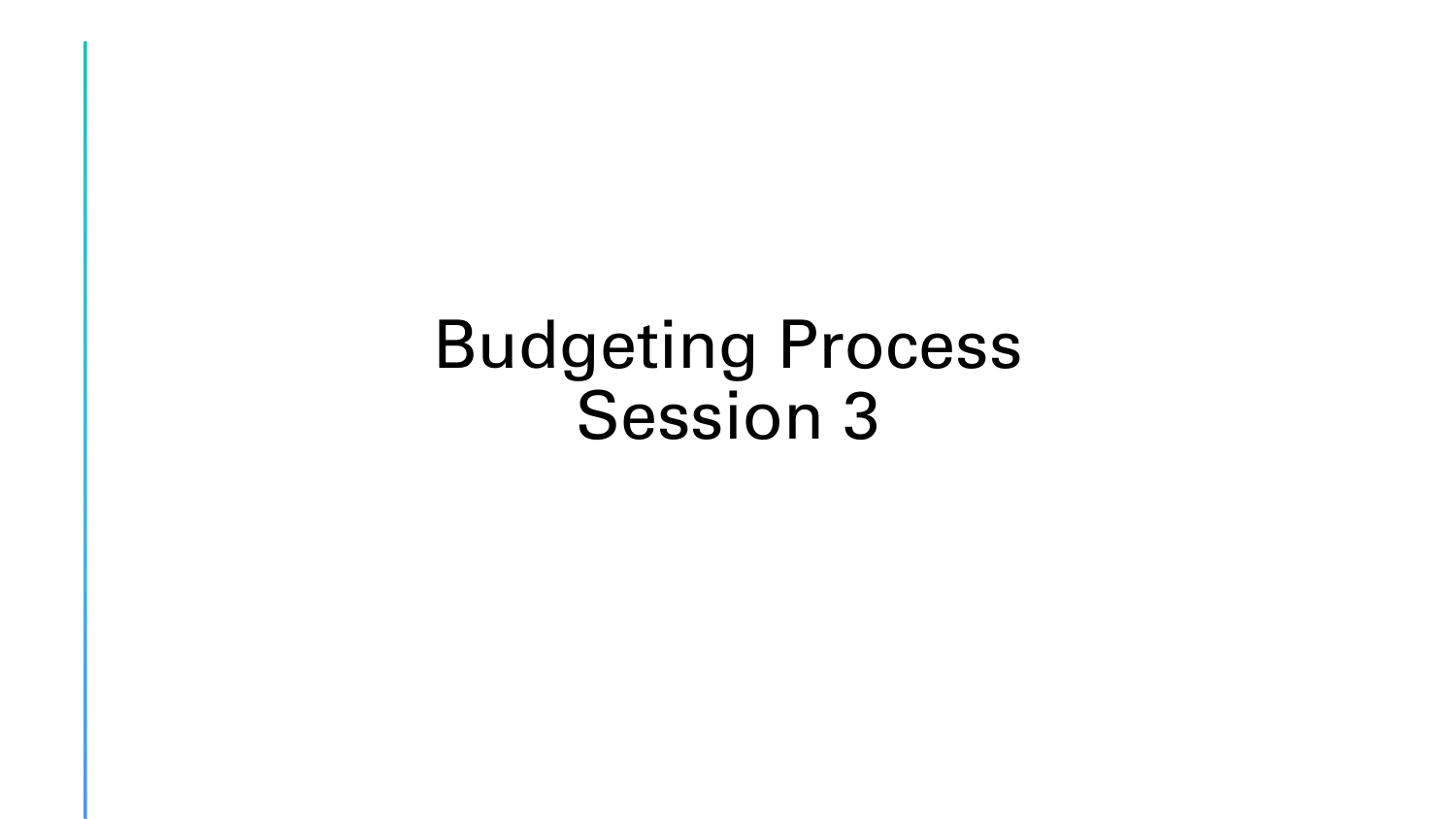# Budgeting: Overview

- 1. What is a budget?
- 2. Why are budgets necessary?
- 3. Budgeting cycle
- 4. Challenges of administering budgets
- 5. Elements of an operating budget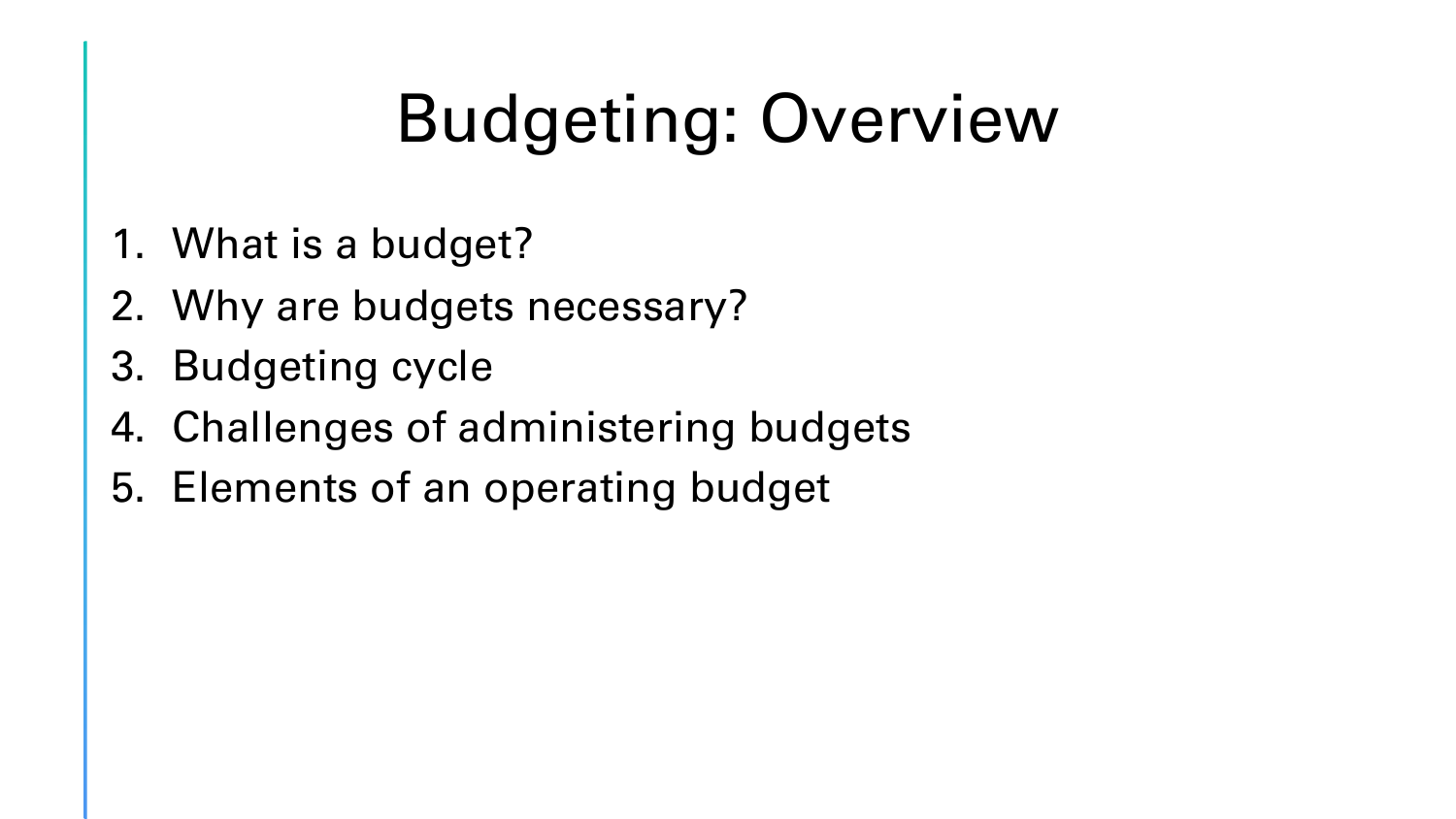## What is a budget?

A **budget** is:

- a. The quantitative expression of a **proposed plan** of action set by an organization's leadership for a specific period, and
- a. An aid to coordinate what needs to be done to implement that plan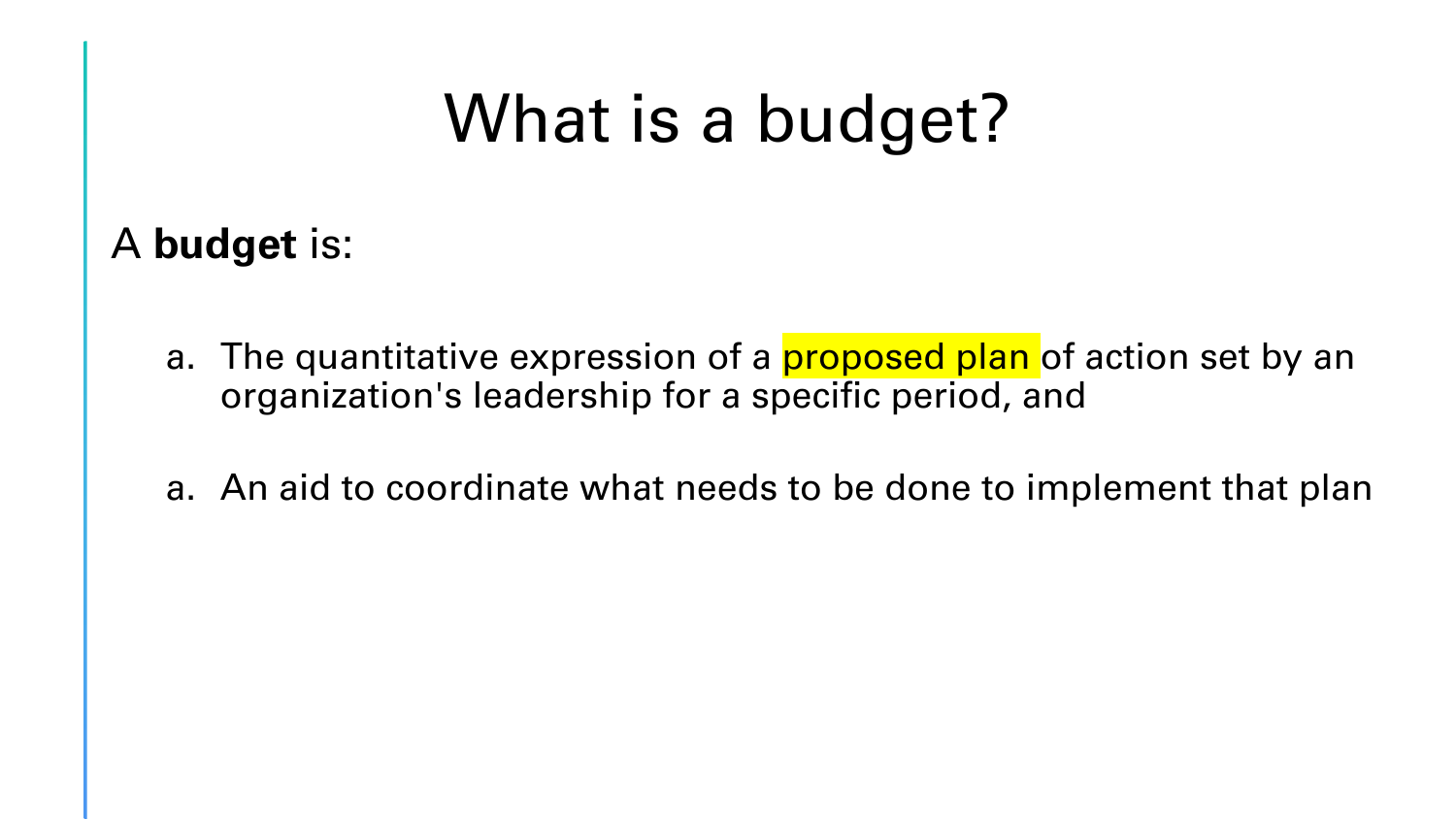## Strategic and Operating Plans

A **budget** is most useful when it is **integrated with an organization's strategy** 

Some questions that need to be considered:

- a. What are the organization's short and long-term objectives?
- b. How does the organization serve the interest of its stakeholders or constituents?
- a. What is the best organizational and financial structure to carry the objectives?
- b. What are the risks and opportunities of alternative strategies, and what are the contingency plans if the preferred plan fails?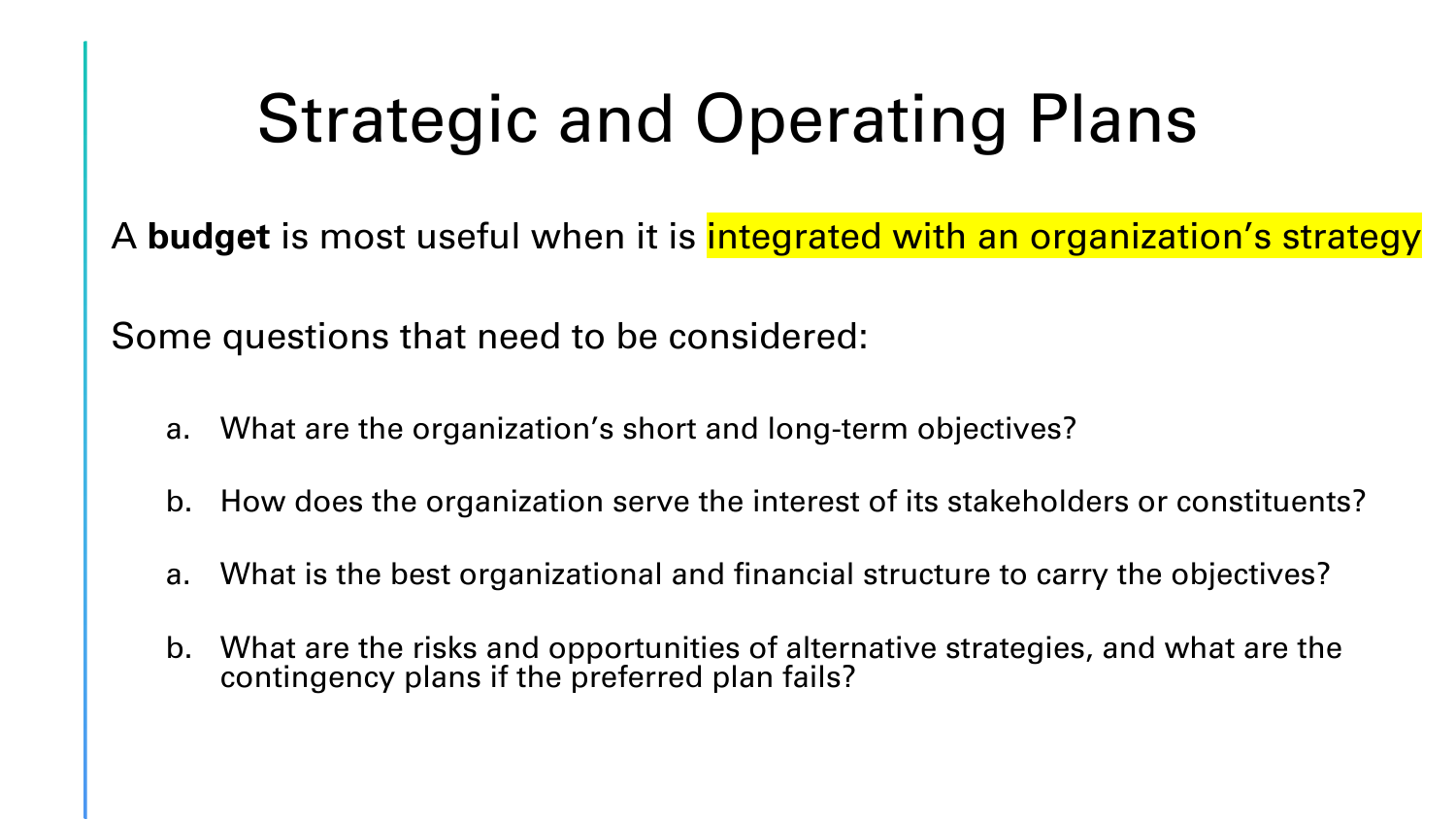## Why Are Budgets Necessary?

Some organizations must have budgets to comply with laws ad regulations

However, beyond a compliance role, budgets help to:

- a. Promote **coordination and communication** among the sub-units of an organization, especially to make sure that all employees understand and carry the organization's goals,
- b. Provide a framework for **judging performance** and facilitate learning,
- **c. Motivate** the organization's leadership or management and other employees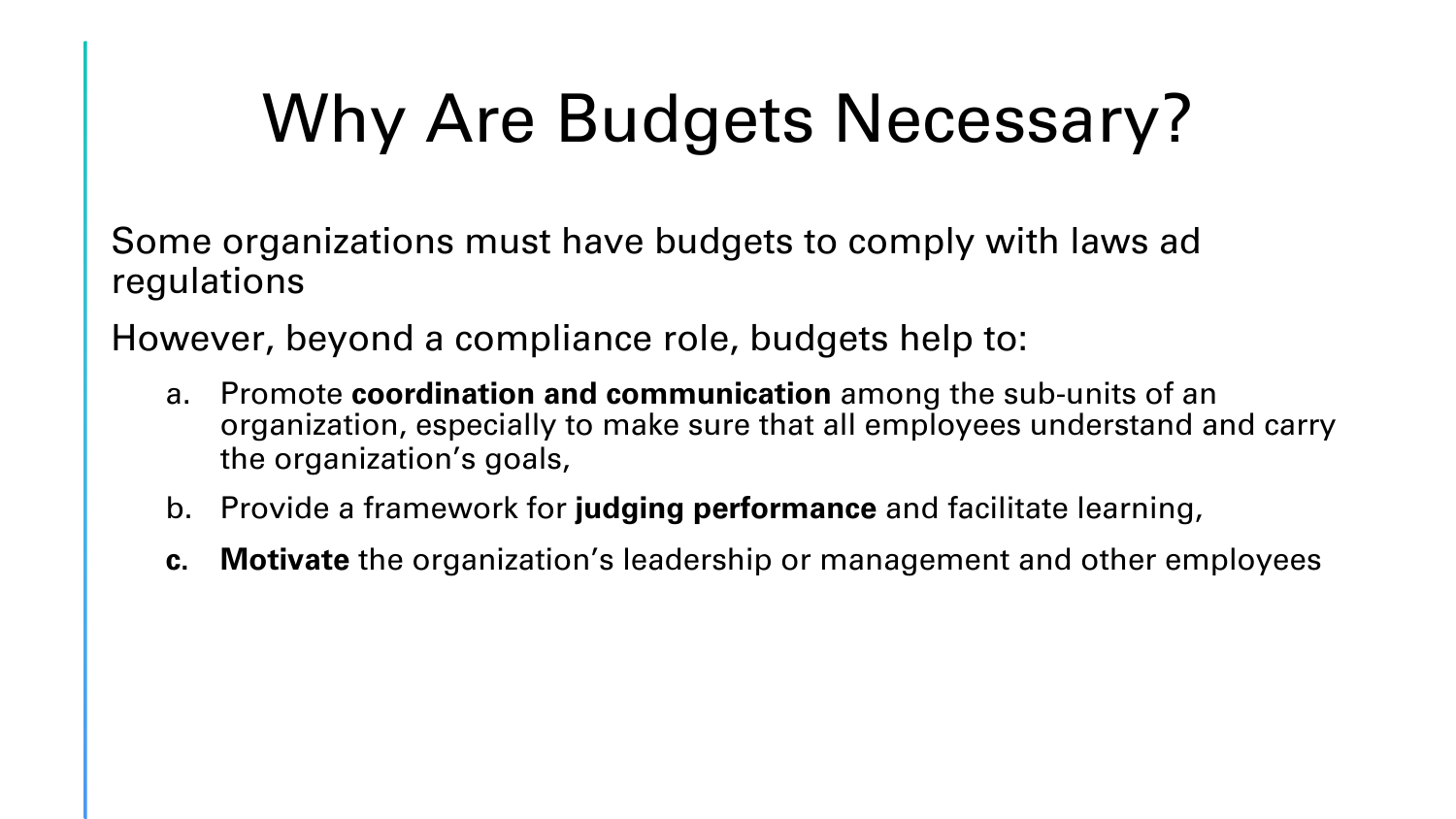# The Budgeting Cycle

Most operating budgets run through a **one-year cycle** (often called fiscal year):

- 1. Before the start of the year, managers at all levels consider (a) past performance, (b) feedback from stakeholders, and (c) anticipated future changes to start planning for the next period
- 2. At the start of the year, the leadership sets specific nonfinancial expectations for the year, these expectations then become detailed plans in terms of cash flows (income and expenses)
- 3. During the year, employees at various levels track and investigate ant deviations from the plan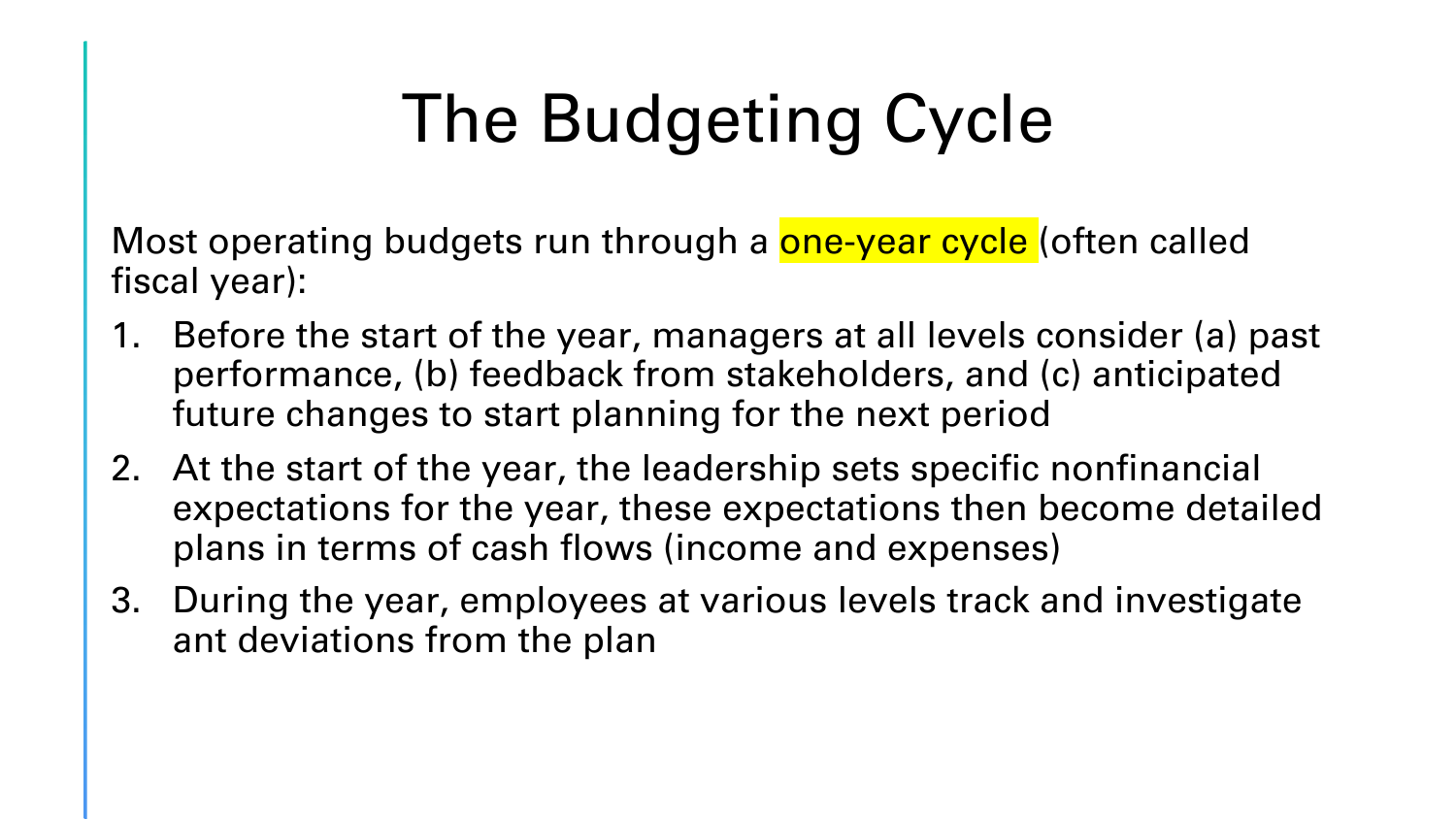### Financing, Operating, and Capital Budgets

These terms appear in the budgeting process:

- Financing decisions deal with how to obtain the funds that will be spent in the short and long-term (e.g., city taxes and fees)
- Operating decisions deal with how to use (allocate and spend) resources, typically within a one-year period (e.g., salaries)
- Capital decisions deal with the acquisition of resources (assets) that will be used over a long period (e.g., buildings, roads, etc.)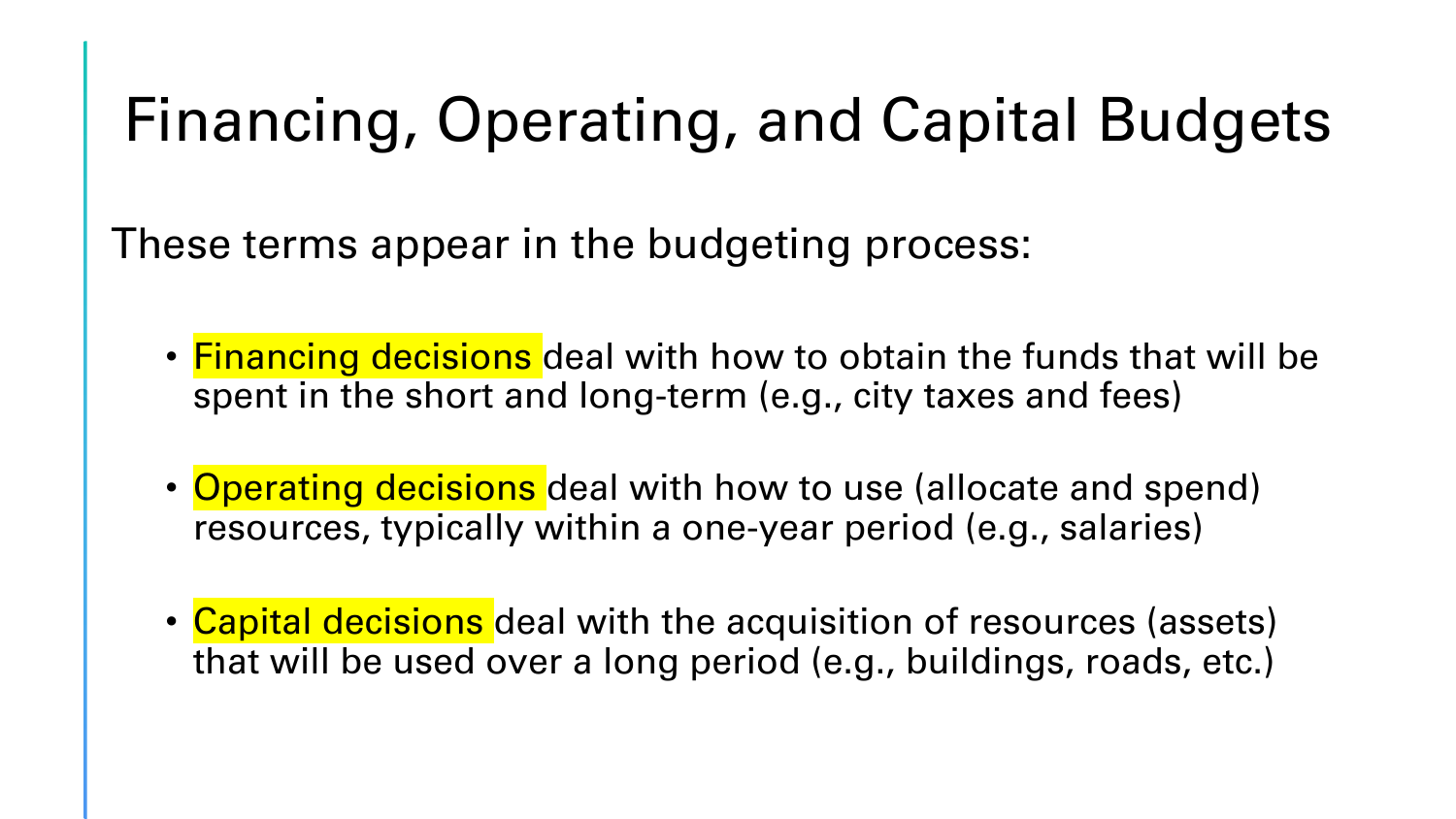## Five Challenges in Administering Budgets

- 1. Involving all the organization's levels and outside stakeholders is complicated, but it is the basis for creating commitment and accountability throughout the organization
- 2. It is a time-consuming process, in the private sector senior managers spend about 10-20% of their time in budgeting and financial planning departments as much as 50% of their time in managing budgets
- 3. Although budgets are strict goals, they need to also incorporate flexibility
- 4. Both the past (last year) and future expectations need to be considered in setting the budget
- 5. The leadership needs to decide how to deal with variances in actual versus expected revenue and expenses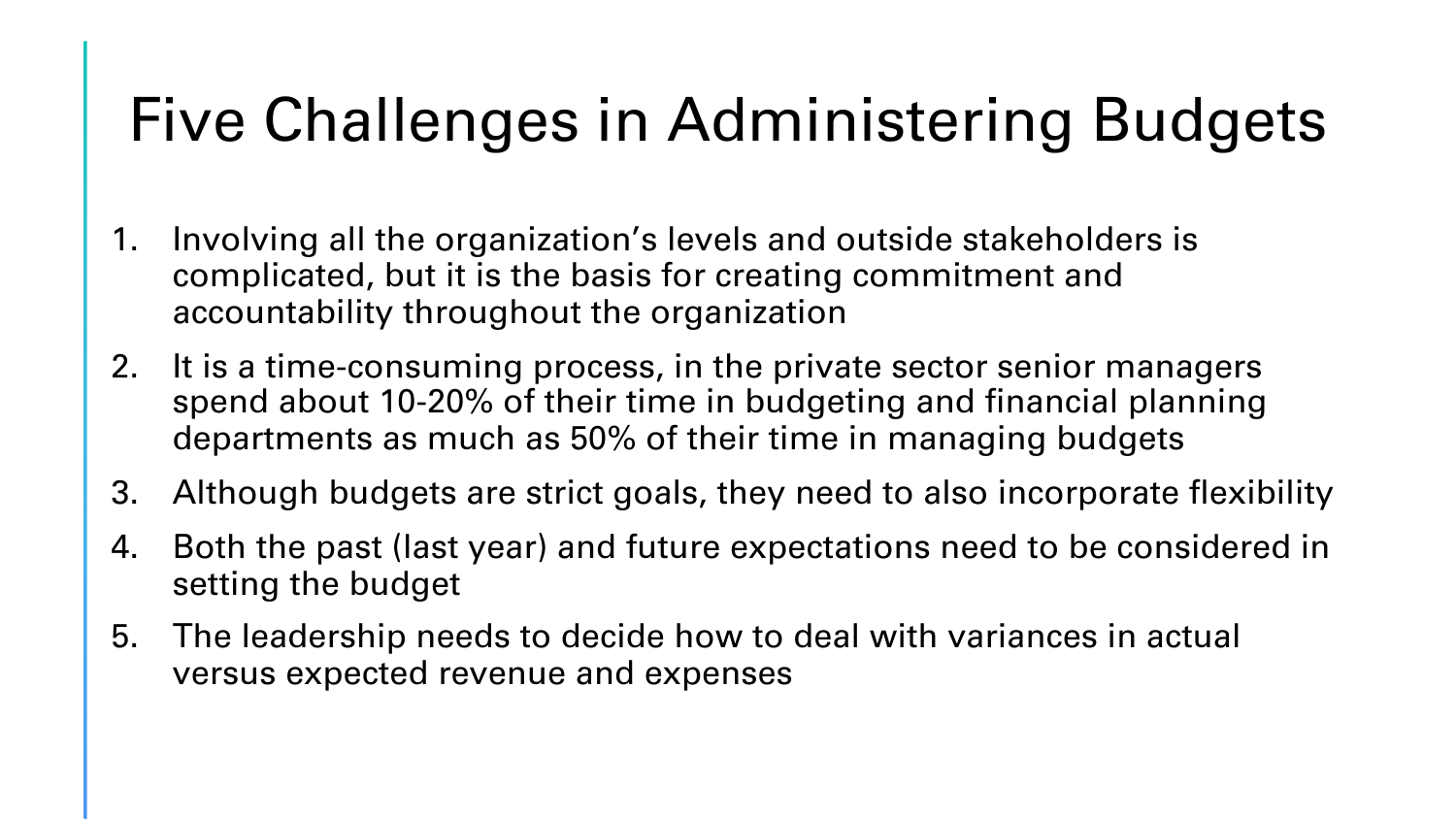### Elements of an (Annual) Operating Budget

- **1. Forecasted revenue**, usually broken down into its drivers and components
- **2. Variable costs** that depend on revenue (can be calculated as a percentage of sales)
- **3. Fixed costs or expenses** that typically do not vary with changes in revenue, at least within the time frame of the operating budget
- 4. An operating budget can include **non-cash expenses** (depreciation and amortization). Even though these expenses don't impact cash flow, they will impact financial performance
- 5. Money for the acquisition of assets or long-term projects is typically set aside in a separate budget, often called **"capital budget"**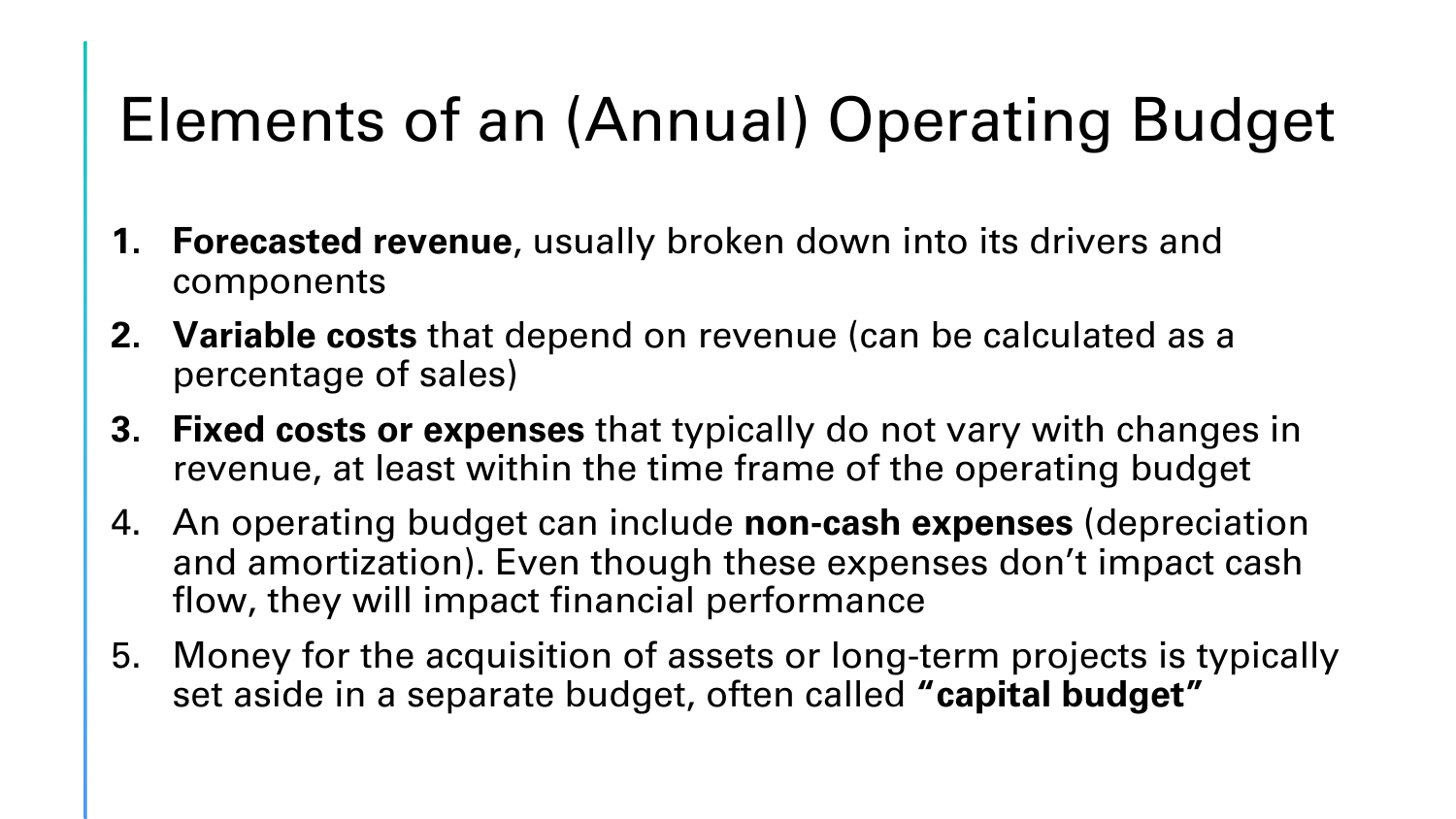#### Unique Elements of a Government Operating Budget

- Often government budgets separate income and expenses into separate "**funds**" to recognize that some income must be spent for specific purposes (school taxes or garbage collection fees), while other types of income can be used for "general" expenses
- Also, there are maximum **limits to expenditures**, for example "The City shall retain unassigned fund balance reserves equal to a threshold of ten percent of the prior three years average of general revenues"